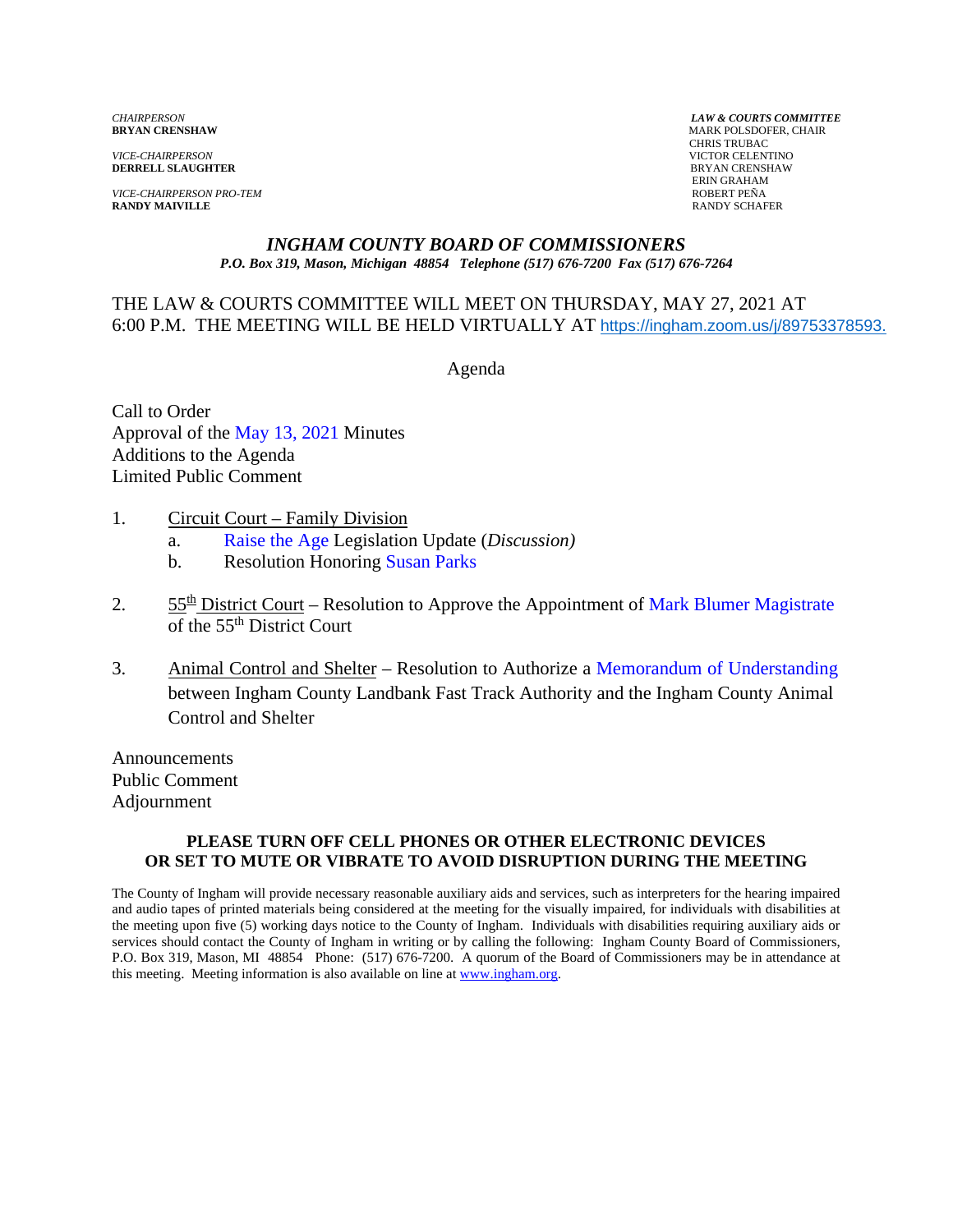### LAW & COURTS COMMITTEE May 13, 2021 Draft Minutes

<span id="page-1-0"></span>The meeting was called to order by Chairperson Polsdofer at 6:00 p.m. virtually via Zoom in accordance with Public Act 228 of 2020 regarding the Open Meetings Act and State of Emergency declared by the Board of Commissioners for Ingham County. A roll call attendance and the present location of the Committee members was taken for the record.

- Members Present: Polsdofer (Ingham County, Michigan), Trubac (Ingham County, Michigan), Celentino (Ingham County, Michigan), Crenshaw (Ingham County, Michigan), Graham (Ingham County, Michigan), Peña (Ingham County, Michigan), and Schafer (Ingham County, Michigan).
- Members Absent: None.
- Others Present: Sheriff Scott Wriggelsworth, Chief Deputy Darin Southworth, Captain Rob Earle, Cynthia Johnson, KC Brown, Heidi Williams, Morgan Cole, Mary Sabaj, Mike Cheltenham, Teri Morton, Mary Konieczny, and Liz Noel.

### Approval of the April 29, 2021 Minutes

MOVED BY COMM. CRENSHAW, SUPPORTED BY COMM. CELENTINO, TO APPROVE THE MINUTES OF THE APRIL 29, 2021 LAW & COURTS COMMITTEE MEETING.

### THE MOTION CARRIED UNANIMOUSLY.

Additions to the Agenda

None.

### Limited Public Comment

None.

### MOVED BY COMM. SCHAFER, SUPPORTED BY COMM. CRENSHAW, TO APPROVE A CONSENT AGENDA CONSISTING OF THE FOLLOWING ITEMS:

- 1. Sheriff's Office
	- b. Resolution to Authorize a Contract for Psychological Services with Dr. Richard Janka for Pre-Employment Screening of Applicants and Additional Psychological Services as Needed with the Ingham County Sheriff's Office
	- c. Resolution to Purchase Body Scanner Technology from Tek-84, Inc. for Usage in the Ingham County Correctional Facility
	- d. Resolution to Authorize a Contract to Purchase and Train a Replacement Canine Dog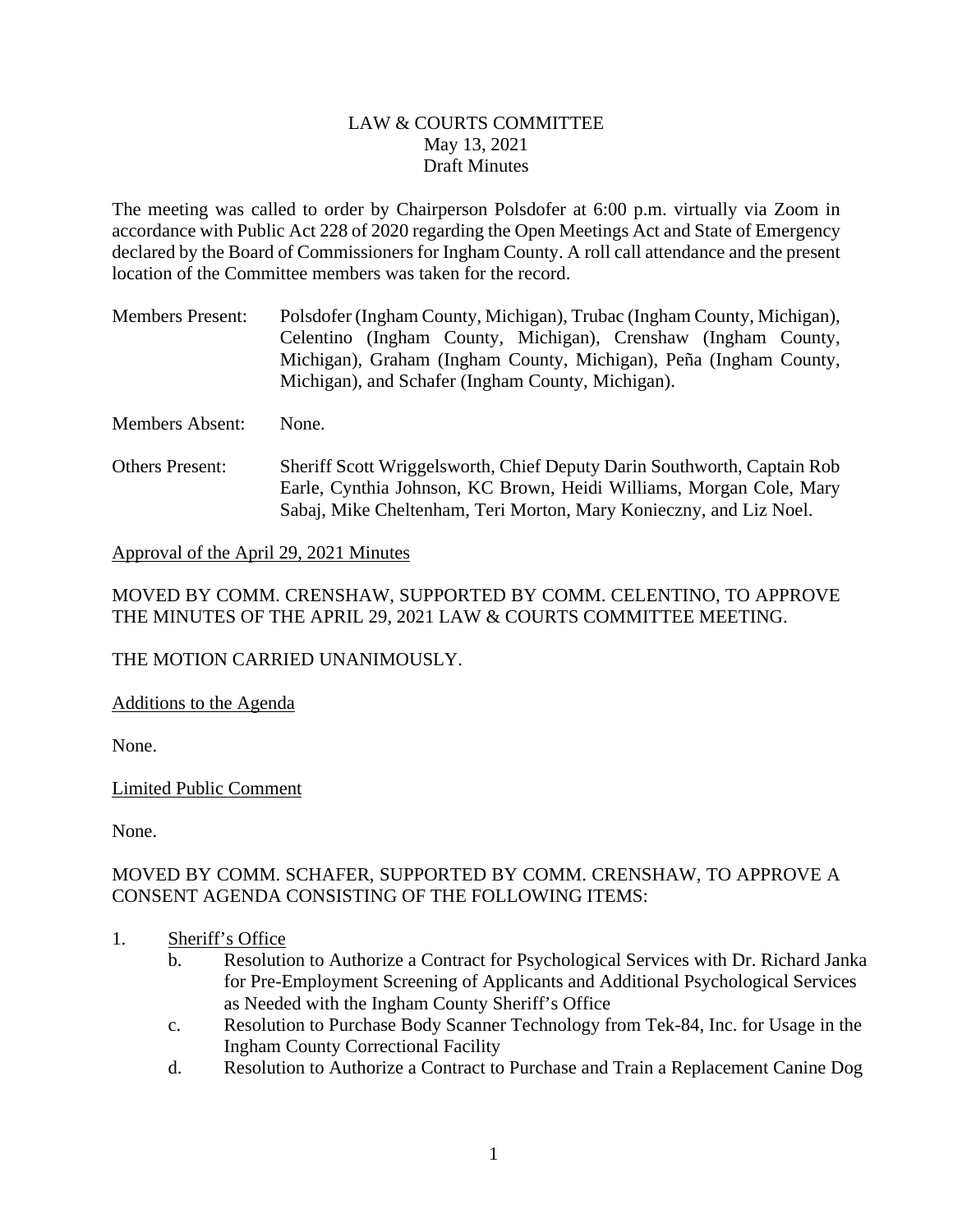- e. Resolution to Honor the Service of Canine Titan and Deputy Matusko and to Approve the Sale of Titan to Deputy Matusko
- f. Resolution to Honor Captain Greg Harris of the Ingham County Sheriff's Office
- 2. Homeland Security and Emergency Management Resolution to Authorize an Equipment Purchase Agreement with W.S. Darley & Company to Purchase a DJI Mavic 2 Enterprise Advanced Drone Package
- 3. Probate Court
	- a. Resolution to Authorize Project Change Request No. 20336 with ImageSoft Corporation for the Probate Court Imaging Project
	- b. Resolution to Authorize Agreements to Provide Statutorily Required Guardianship Reviews
- 4. Prosecuting Attorney's Office Resolution to Authorize Acceptance of a Grant Amendment with the Michigan State Police and the Ingham County Prosecutor's Office
- 5. Community Corrections Resolution to Authorize Submission of a Grant Application and to Contract with the Michigan Department of Corrections for Ingham County/ City of Lansing Community Corrections and Program Subcontracts for FY 2021-2022
- 6. Animal Control and Shelter Resolution to Convert the Part-Time Animal Behaviorist/Enrichment Coordinator Position to Full-Time and Accept a Grant in the Amount of \$17,500 from Petco Love for the Ingham County Animal Control and Shelter

### THE MOTION CARRIED UNANIMOUSLY.

### THE MOTION TO APPROVE THE ITEMS ON THE CONSENT AGENDA CARRIED UNANIMOUSLY.

### 1. Sheriff's Office

a. Update on Jail Programming Funded by the Justice Millage (*Presentation*)

Captain Rob Earle, Sheriff's Office; KC Brown, Correctional Assessment Treatment Services (CATS) Program Coordinator; and Cynthia Johnson, Ingham County Jail Inmate Program Coordinator, presented an update on jail programming.

Commissioner Schafer stated he was impressed with the initiative shown by the Ingham County Sheriff's Office (ICSO) and the other agencies. He further stated that regardless of whether there was a pandemic or not, and he recognized there were State guidelines, it was important to address mental health, substance abuse, and other serious issues.

Commissioner Celentino asked how the jail was able to deliver Special Education Services programming provided through the Ingham Intermediate School District to the 14 inmates noted in the report, and what type of accommodations or modifications had been made for those students during the pandemic.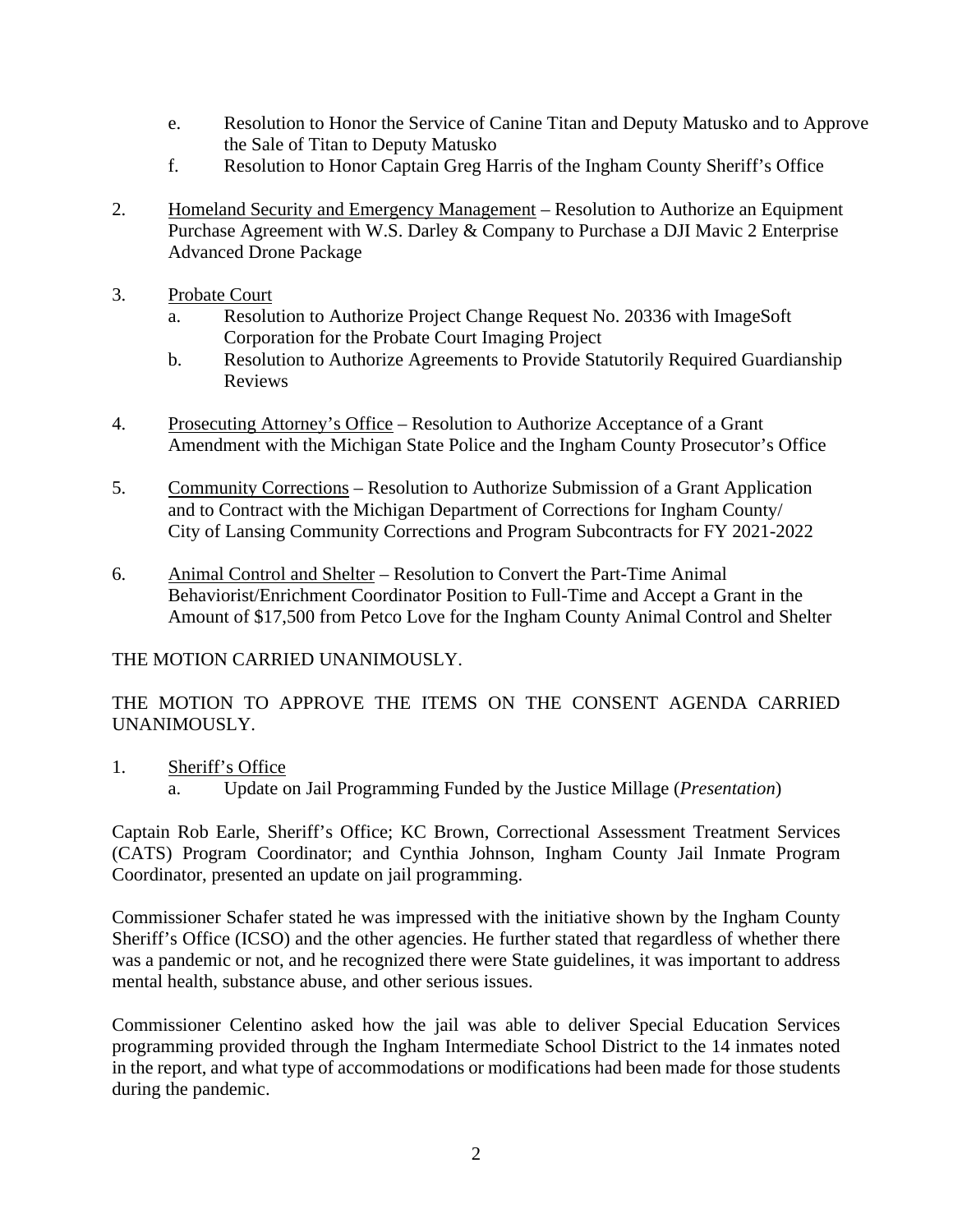Ms. Johnson stated that the jail worked well with the Lansing School District, which ran the GED program. She further stated that Zoom was used to start the process with the inmates and for Individualized Education Programs, whereas the inmates would work with other teachers for testing and instruction.

Commissioner Celentino stated he noticed that during the pandemic, when group classes were suspended, the GED and Special Education Services had not been cancelled. He asked whether those inmates were able to be in the classroom for group classes.

Ms. Johnson stated that the GED and Special Education Services classes were one-on-one classes, so they were able to be done via Zoom.

Commissioner Celentino stated he noticed that the Chaplain at the jail had received 774 forms. He asked what the forms the Chaplain received were for, if they were regarding religious services or attention to religious needs.

Captain Earle stated that the forms were for a mix of things, but because the Chaplain was also in charge of the library and approving the books for inmates, a majority of the Chaplain's requests were for books.

Commissioner Celentino asked if the Chaplain was responsible to provide for inmates' specific religious requests, for instance, if a Catholic inmate wanted to attend confession or have a priest come in.

Captain Earle stated that those inmate requests were usually routed for approval through the Chaplain to be allowed to come into the building. He further stated that because of the pandemic, a lot of the visits were occurring through the glass in the old visitation area, but the space was very limited and the older technology there kept breaking.

Captain Earle stated that the jail staff had done a good job of working with CATS and other entities to make sure there was at least one booth available for the Chaplain, which made things complicated when they had to consider scheduling to keep different groups of inmates separated within the visitation area. He further stated that the Chaplain was working with the Islamic Center of East Lansing to make sure inmates got the resources they needed, and the Chaplain did not give preference to one faith over another.

Commissioner Celentino stated he appreciated the Chaplains performance and his responsibility of providing spiritual services. He further stated he appreciated the education services that Ms. Johnson provided.

Commissioner Peña asked what the acronym "MRT" stood for.

Chief Deputy Darin Southworth, Sheriff's Office, stated MRT stood for Moral Reconation Therapy.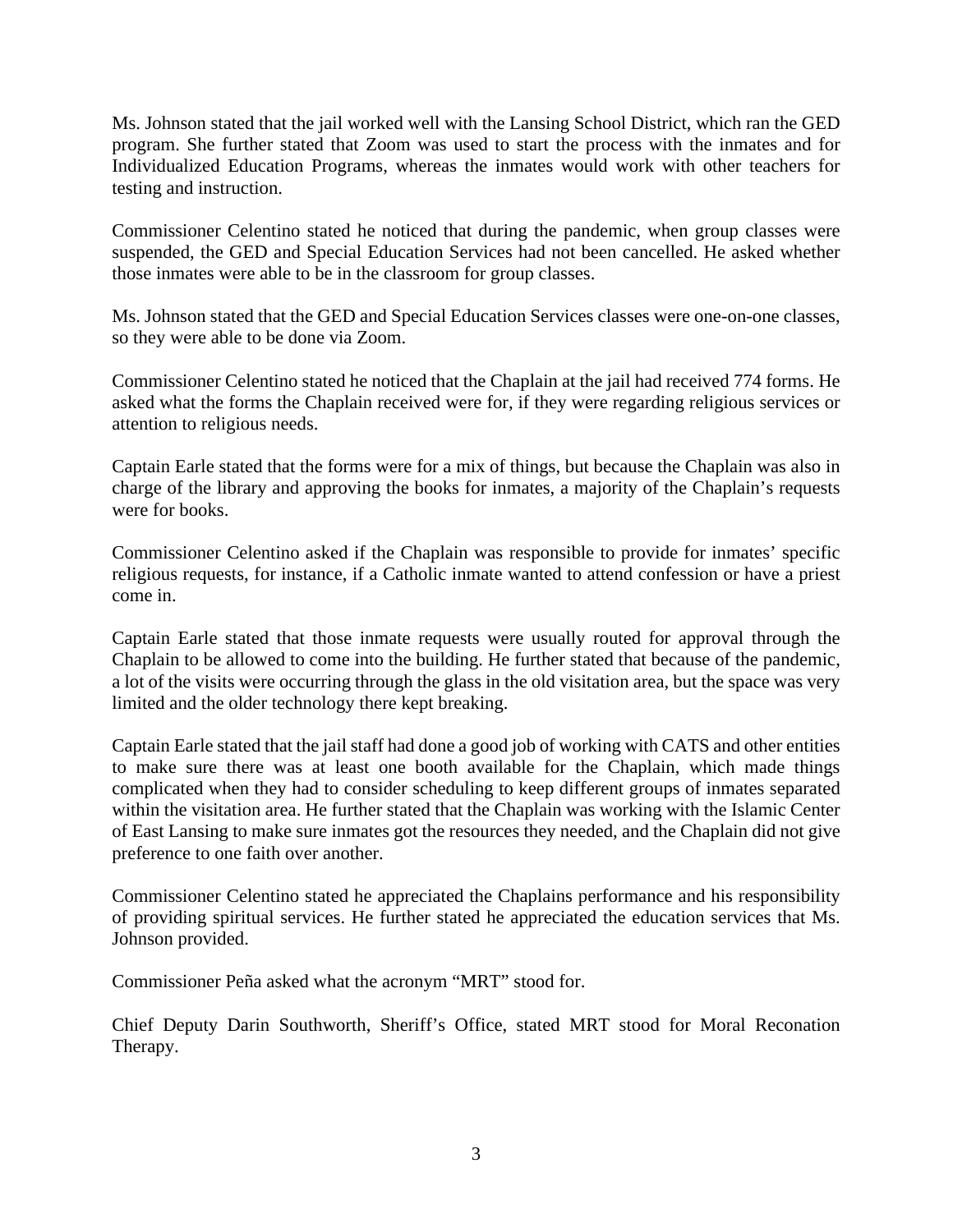Commissioner Peña stated he appreciated that there were programs surrounding parenting in the jail.

Commissioner Crenshaw stated that he had had a lot of concerns about jail programming, as money had been set aside from the Justice Complex Millage to make sure programming continued to occur even through the pandemic. He further stated that his concerns were that things would be cut because of the pandemic, and how services could be delivered.

Commissioner Crenshaw stated that it sounded like the Sheriff's Office and partners were working toward the delivery of services during the pandemic, and he noticed that a couple of tablets had been purchased. He asked if there was a plan to purchase more tablets for more individual Zoom sessions to avoid using the old visitation location.

Captain Earle stated that the jail was out of space to set up more tablets while still ensuring client confidentiality for meetings with inmates' attorneys or counselors. He further stated that the biggest concern going forward was that a lot of the technology that the jail was currently using was usually used for court proceedings, and once the courts were back at full capacity, the jail would need to accommodate the judges as well.

Captain Earle stated that another issue in the jail was that the Internet connectivity did not do well through concrete, so the Innovation and Technology (IT) Department had put in additional Wi-Fi ports throughout the building. He further stated that if there was space and a need for more tablets, he would definitely ask for more.

Commissioner Crenshaw asked how Captain Earle saw programming going as things moved forward, and if he expected an increase in face-to-face sessions or new programs.

Captain Earle stated that as COVID-19 cases rose in the community, the biggest threat to the jail was an infection through an outside source like the staff or volunteers, so they responded to the County's COVID-19 case numbers. He further stated that as cases in the County decreased, it made it possible to have individual sessions again, and now inmates were allowed into the CATS area to meet one-on-one in CATS staff's offices.

Ms. Brown stated that it had been about three weeks since resuming individual therapy meetings with inmates in the CATS office space. She further stated that COVID-19 protocols were followed, and the majority of the CATS staff had been vaccinated.

Ms. Brown stated that two weeks ago, small group programs had started, following COVID-19 protocols and limiting the number of participants to accommodate social distancing. She further stated that some clients that had struggled to connect in counseling during the pandemic were having more in-depth conversations now that they were meeting with counselors face-to-face.

Commissioner Crenshaw stated he appreciated the efforts to reintroduce inmates to more personal programming. He thanked Chief Deputy Southworth for his leadership with the jail programming during the pandemic, and he wished Captain Earle the best of luck going forward.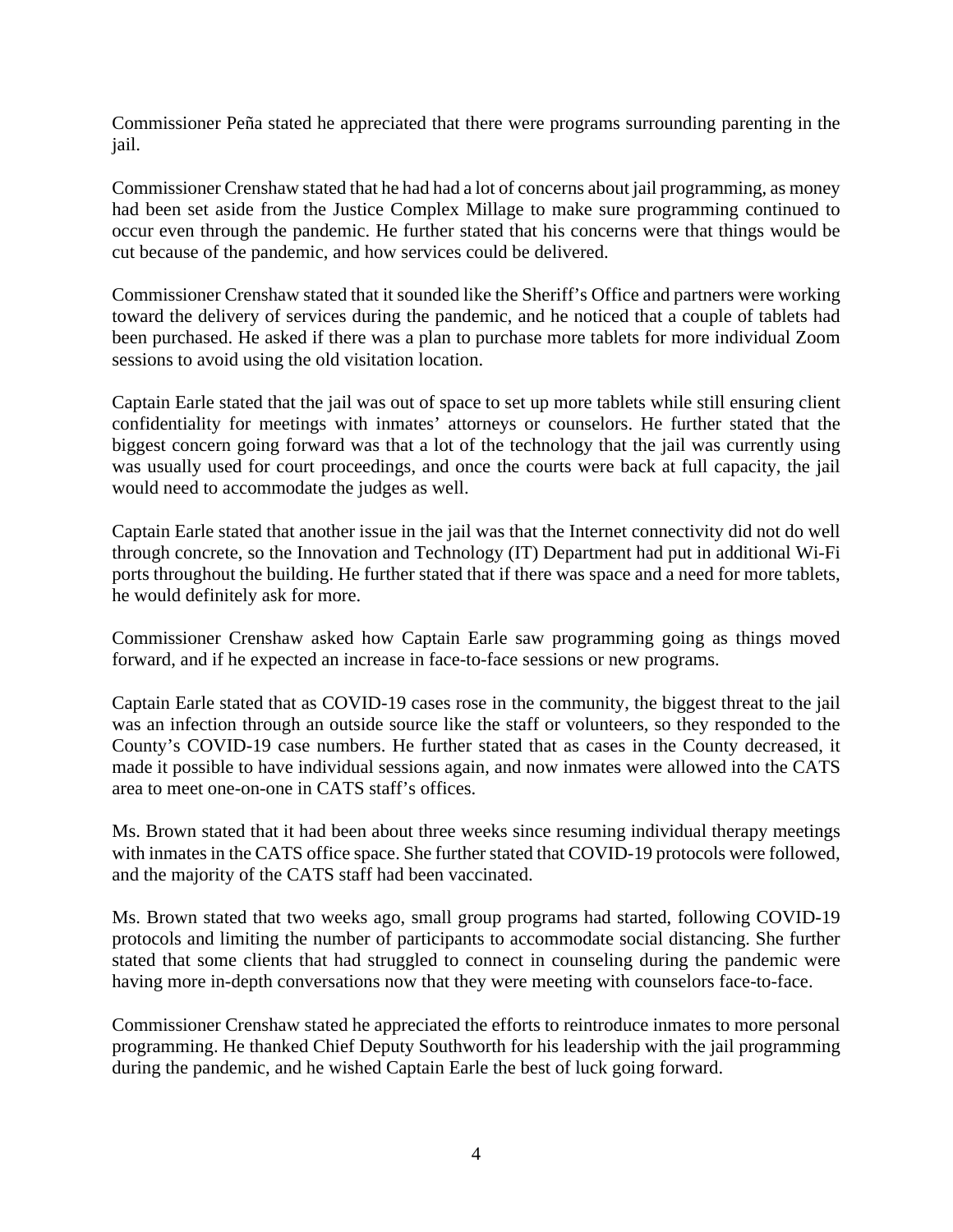Sheriff Scott Wriggelsworth, County Sheriff, stated it was important to sing the praises of the programming Ms. Johnson, Ms. Brown, and the Chaplain did throughout the pandemic. He further stated that there were times when they had begged to come back to the jail during the pandemic, and when it was still not safe to do so, they went back to the drawing board and came up with creative ways to implement programs, while still being responsible and thoughtful about their role in the system.

Sheriff Wriggelsworth stated that every day at the jail was complicated, and these three programming pieces inside the facility were doing important work to get inmates the programs they needed. He further stated that his staff would continue to work to allow for individual and group sessions, while being mindful of the fact that the virus could be brought in by people outside the facility.

Commissioner Graham asked how programming requests were handled, and if all programs offered were optional.

Captain Earle stated that the jail staff could not force anyone to get their GED or participate in mental health services, but they did not just ask the inmates once if the inmate refused at first. He further stated that sometimes, after an inmate went through substance abuse withdrawal symptoms, they might then be interested in programming.

Commissioner Graham stated that Chief Deputy Southworth noted in the chat that programming could be court-ordered. She asked how different programming offerings were decided upon.

Captain Earle stated that best practices across the state and country were reviewed, and there was a handbook from the National Institute of Corrections that came out every few years. He further stated that the Hustle 2.0 and Ignite programs were found through other jails' best practices.

Captain Earle stated that not every program would work in every jail, as it depended on size and length of stay. He further stated that many programs were geared for longer than 30-day stays at the jail, but there were many inmates that were released within 72 hours, and his staff tried to connect those people to programs as they were released.

Ms. Johnson stated that Corrections Lieutenant Melissa Brown, Sheriff's Office, had brought the idea of the Hustle 2.0 program to her after she had seen it in a magazine. She further stated after doing some research on the program, she was able to propose it to Chief Deputy Southworth and Sheriff Wriggelsworth and receive their support for the program.

Ms. Johnson stated that she would look at any program to figure out if it could work or be modified to work in the jail. She further stated that there would be something implemented that was similar to the Ignite program that fit these inmates and this facility the best it could.

Commissioner Graham stated she imagined inmates provided informal feedback on training regularly, but she wondered if there was a more formalized way to collect feedback about the programming.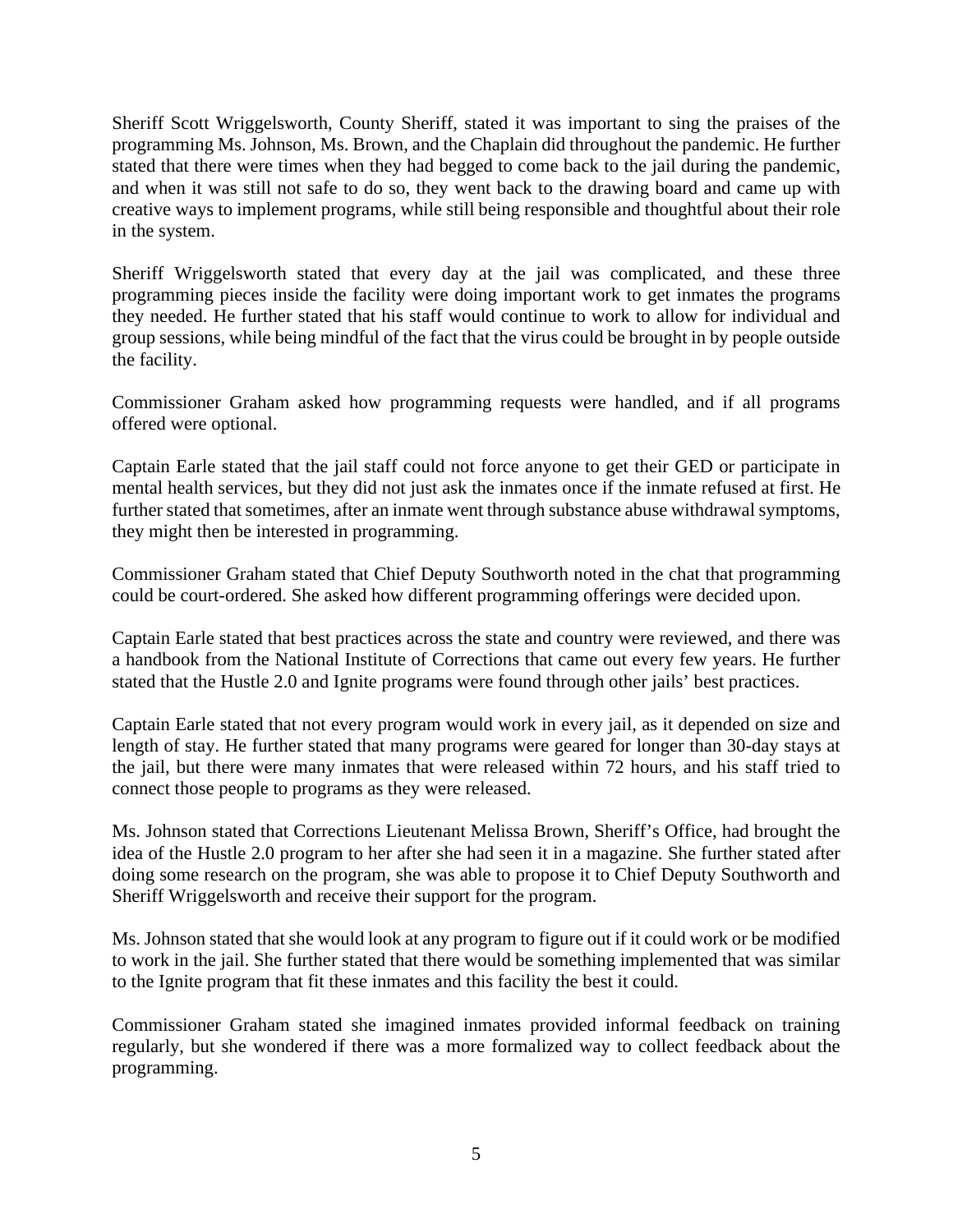Ms. Johnson stated that for the educational programming, she had received some surveys. She further stated that the yoga instructors had done surveys in and out of the class to determine the effectiveness of the class, and she was now trying to come up with surveys for other programs.

Ms. Brown stated that CATS conducted two formal surveys a year, but throughout the year, they received feedback from each class or group session and also received kites from inmates with information about the programming.

Sheriff Wriggelsworth stated that when the Justice Complex Millage had passed, he wanted to find which programs worked well and build upon those programs. He further stated there was no good metric to measure recidivism for county jails, so the Sheriff's Office was partnering with Michigan State University School of Criminal Justice to measure it with their studies, which would take years of collecting data.

Sheriff Wriggelsworth stated that the struggle with the GED program was the length of an inmate's stay, and if the inmate was released, they likely would not continue pursuing their GED. He further stated when the jail did have successes inside the facility with the GED program prior to the pandemic, they had held graduation ceremonies, which were very impactful to witness.

Commissioner Schafer asked if inmates could order books through the Capital Area District Libraries (CADL). He stated that if Commissioners had not had a chance to see Judge Don Allen's graduation ceremony for substance abuse, it was well worth the time.

Ms. Johnson stated she had a good working relationship with CADL, and CADL had assured the jail a small budget to add to the jail library when it was operational. She further stated that they were currently in the process of putting the jail library into an application so it would all be online and easier to find books and check books in and out.

Chief Deputy Southworth stated in the chat that the jail library had no shortage of books, and there were over 2,000 books for inmates to choose from.

Commissioner Crenshaw asked if all of the judges in the County were aware of the programming that was available to inmates. He further stated that he knew of one judge that had reached out to him to inquire about the programs, so it might be worthwhile to update the judges on what programming was available during the pandemic.

Chief Deputy Southworth stated that the Sheriff's Office had just sent an update about programming options to court administrators and chief judges in each court two weeks ago, and they planned to redistribute programming options every once in a while.

Chairperson Polsdofer asked for more information about the Ignite program in the Genesee County Jail.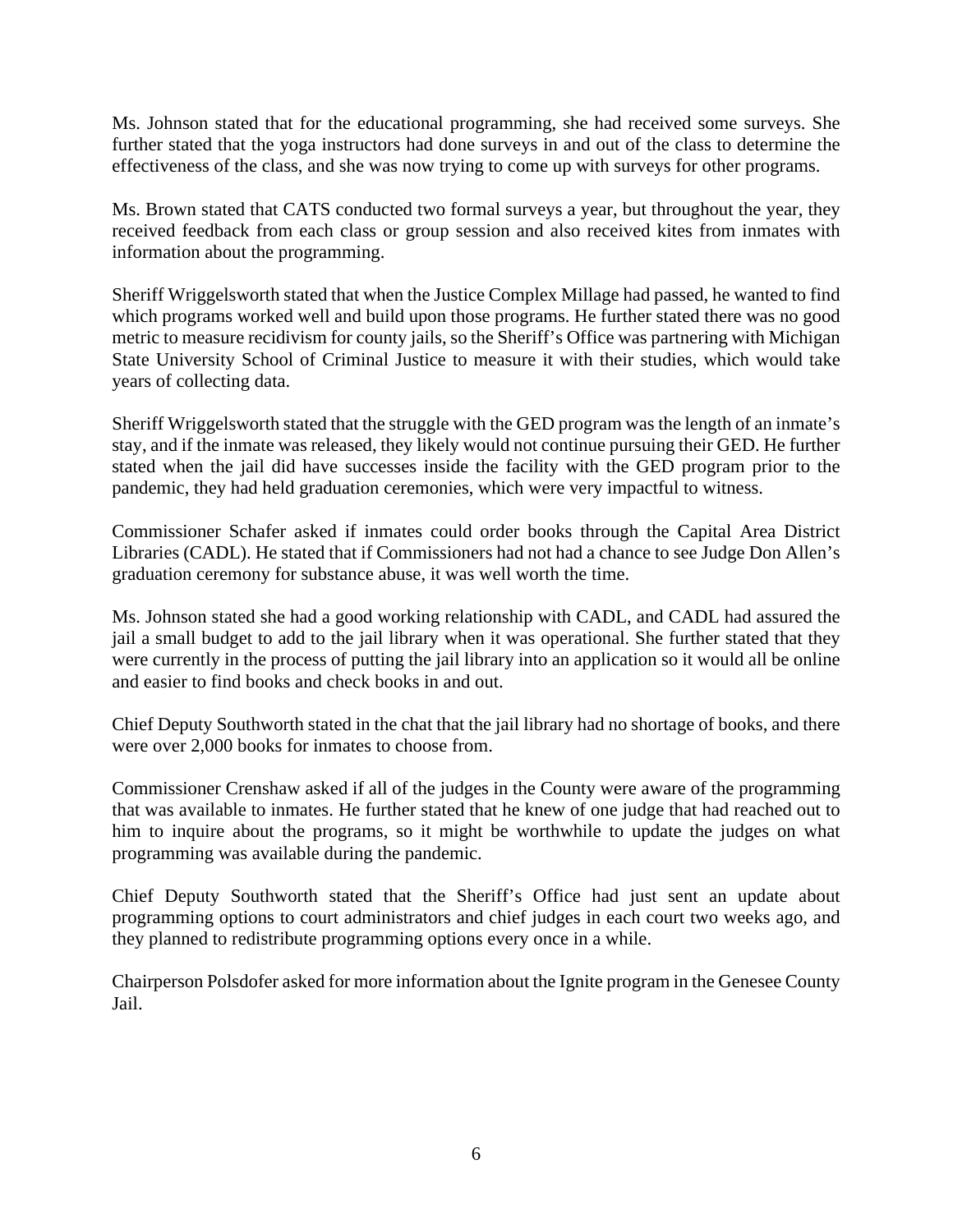Ms. Johnson stated that the Genesee County Jail worked closely with the Mt. Morris Consolidated Schools which had provided three full-time and two part-time teachers. She further stated that everyone had a Chromebook and at least half of the inmate population was involved in educational programming, whether that was for GED, diploma, or skilled trades.

Ms. Johnson stated that it was phenomenal to watch the inmates learn. She further stated that an inmate would not be able to get a certificate in a skilled trade in the jail, but part of the program was that when the inmate was released, there was a place outside of the jail where they could work toward obtaining their certificate, as was also the case for the GED.

Ms. Johnson stated that the Ignite program provided wraparound services, which was needed in Ingham County as well.

Discussion.

Announcements

None.

Public Comment

None.

Adjournment

The meeting was adjourned at 6:44 p.m.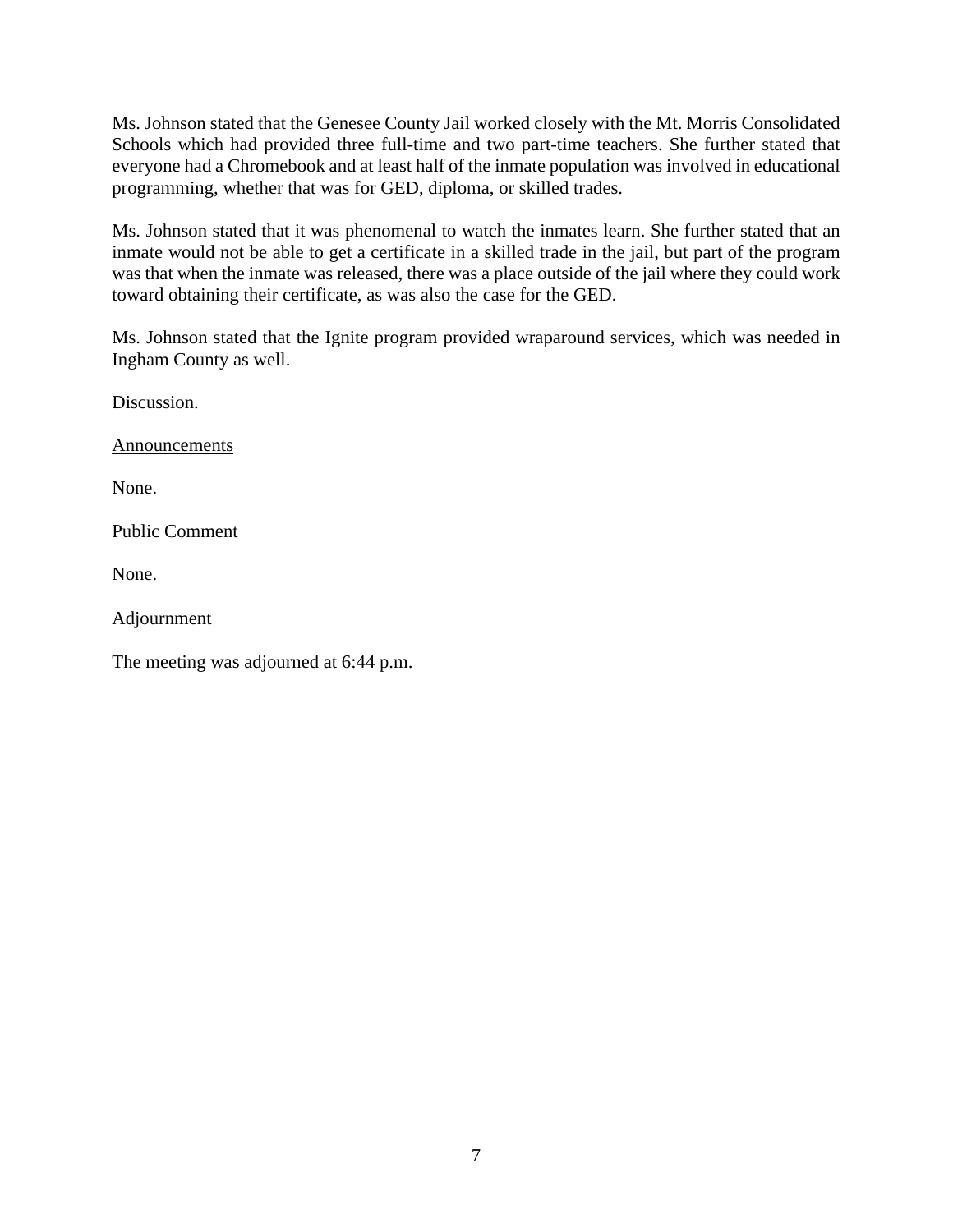### **MAY 27, 2021 LAW & COURTS AGENDA STAFF REVIEW SUMMARY**

## **RESOLUTION ACTION ITEMS:**

### **The Deputy Controller recommends approval of the following resolutions:**

*2. 55th District Court – Resolution Approving the Appointment of Mark Blumer Magistrate of the 55th District Court*

This resolution will approve the appointment of Mark E. Blumer as a per diem magistrate for the 55<sup>th</sup> District Court. When the Court's full-time magistrate is utilizing leave or attending a training program, the day-to-day duties of the magistrate must still be performed. Mr. Blumer will be paid a per diem rate of \$30/hour. Funds for this expense are included in the budget.

See memo for details.

*3. Animal Control – Resolution to Authorize a Memorandum of Understanding Between Ingham County Landbank Fast Track Authority and the Ingham County Animal Control and Shelter* 

This resolution will authorize a Memorandum of Understanding between the Ingham County Land Bank Fast Track Authority (Authority) and Ingham County Animal Control and Shelter (ICACS) for the time period April 19, 2021 through April 30, 2022 for lawn care and snow removal at the Community Outreach Center. The Authority will charge \$20.00 per mowing with an average of 15 mowings per year and snow removal services are \$45.00 per removal. Funds for this expense are included in the ICACS budget.

See memo for details.

## **PRESENTATION:**

*1a. Circuit Court – Family Division – Update on Raise the Age Legislation*

## **HONORARY RESOLUTION:**

*1a. Circuit Court – Family Division – Resolution Honoring Susan Parks*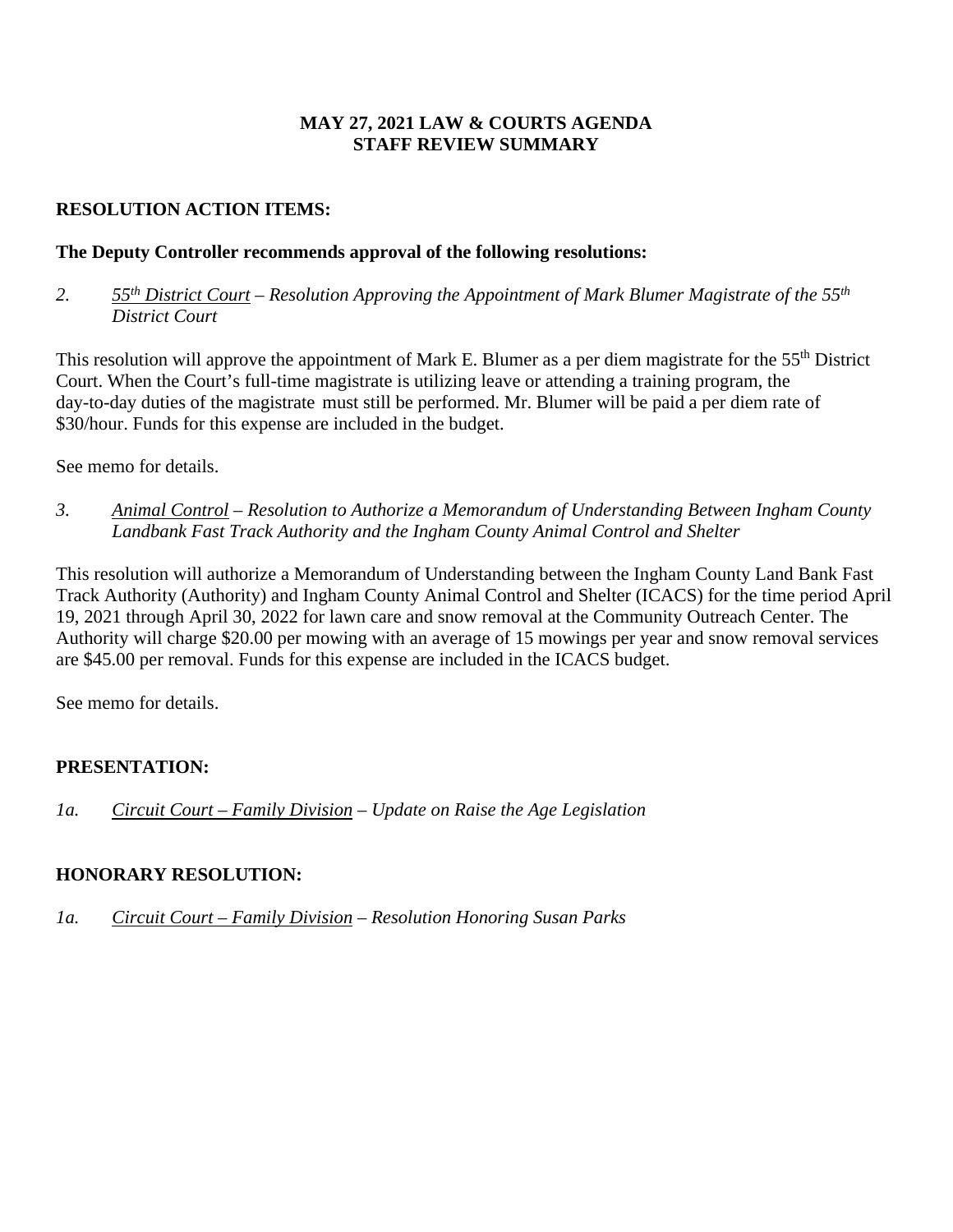# <span id="page-9-0"></span>**An Examination of the Impact of Raise the Age Legislation on Michigan Juvenile Courts Contract**

Michigan State University Juvenile Risk Assessment Team M.K. Kitzmiller, M.A., & Caitlin Cavanagh, Ph.D

12th March 2021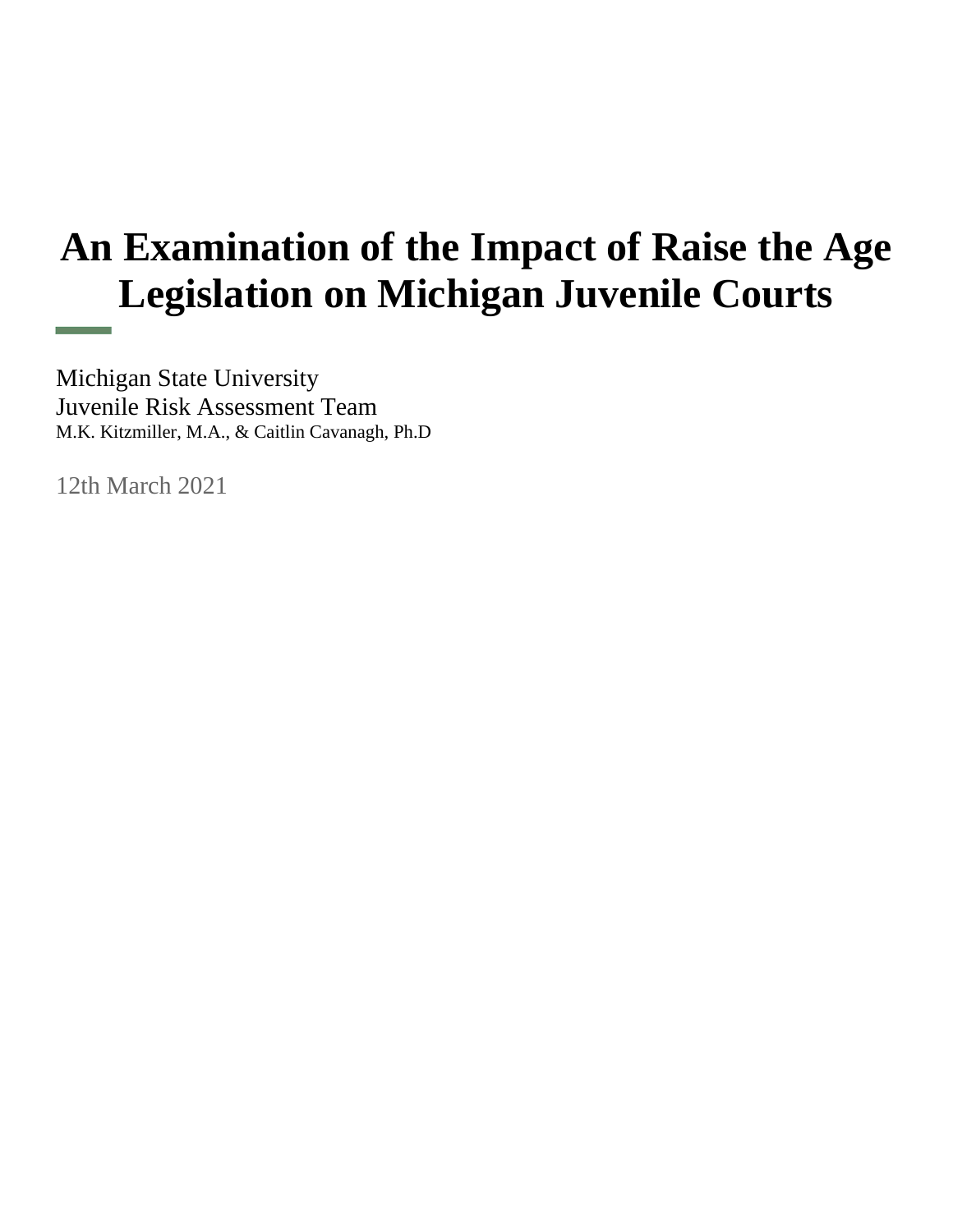# **Goals**

In October 2019, the "Raise the Age" (henceforth RTA) package of legislation was signed into law in the State of Michigan. RTA extends the age of juvenile jurisdiction from 16 years old to 17 years old and will take effect beginning on October 1, 2021. The implementation will naturally cause an influx of 17-year-olds to the juvenile court system, which is associated with resource costs. Thus, Michigan juvenile courts and the State of Michigan have a vested interest in understanding the impact of RTA on the volume of youth that will be served by Michigan juvenile courts. Empirical data can help us make informed estimates about what to expect. The goal of this report is to estimate the impact of RTA on Michigan juvenile courts in terms of expected changes in petitions and juveniles. We hope that this report will continue to allow Michigan to make evidence-based decisions to support justice-involved youth.

## **Methodology**

In December 2020, the Michigan Association for Family Court Administration (MAFCA) invited researchers at Michigan State University to conduct an empirical analysis of the trends in petitions and unique juveniles for youth under the age of 17 currently under juvenile jurisdiction, and for 17-years-olds currently under adult jurisdiction. Because of the decentralized nature of juvenile justice in Michigan, this report displays state-wide estimates as well as estimates by county size category (as determined by SCAO; i.e., Small, Medium, Large, and Very Large). Counties' interest in participating was surveyed at a MAFCA Roundtable discussion. MAFCA selected counties to participate based on interest, size, and location to ensure accurate representation. MAFCA contacted each participating county individually for an hour-long teleconference to describe the data collection procedure, and to ensure consistent definition of study variables to allow for appropriate comparisons across counties. Thirteen counties ultimately provided data for the report. This includes two small counties; four medium counties; four large counties; and three very large counties. All data were entered into a secure online data collection and management system. The data were then cleaned, organized, and analyzed by JRAT Project Manager M.K. Kitzmiller (kitzmil1@msu.edu) and Director, Dr. Caitlin Cavanagh (cavana81@msu.edu).

## **Report Findings**

Drawing upon three years of official court data from a representative sample of Michigan counties, we used linear trend forecasting to predict the number of additional petitions and unique youth who will fall under juvenile court jurisdiction as a result of RTA. These estimates account for overtime trends relevant to both justice-involved 17 year-olds and juveniles age 16 and under.

**Petitions.** Our first set of analyses estimate the change in petitions as a result of RTA. On average, we estimate a 18% increase in the volume juvenile petitions. The change in petitions may vary based on county size: petitions in small counties are expected to increase on average by 26%; medium counties by 23%; large counties by 11%; and very large counties by 15%. The change in petitions can be used as a proxy indicator for changes in program enrollment, residential placement, and short-term detention.

**Unique Juveniles.** We conducted a second set of analyses to predict the number of unique 17-year-olds who will fall under juvenile court jurisdiction as a result of RTA. On average, we estimate a 21% increase in unique justice-involved juveniles. Additionally, we expect some variation in juveniles based on county size: the number of unique juveniles is expected to increase by 29% on average in small counties; 28% in medium counties; 13% in large counties; and 17% in very large counties.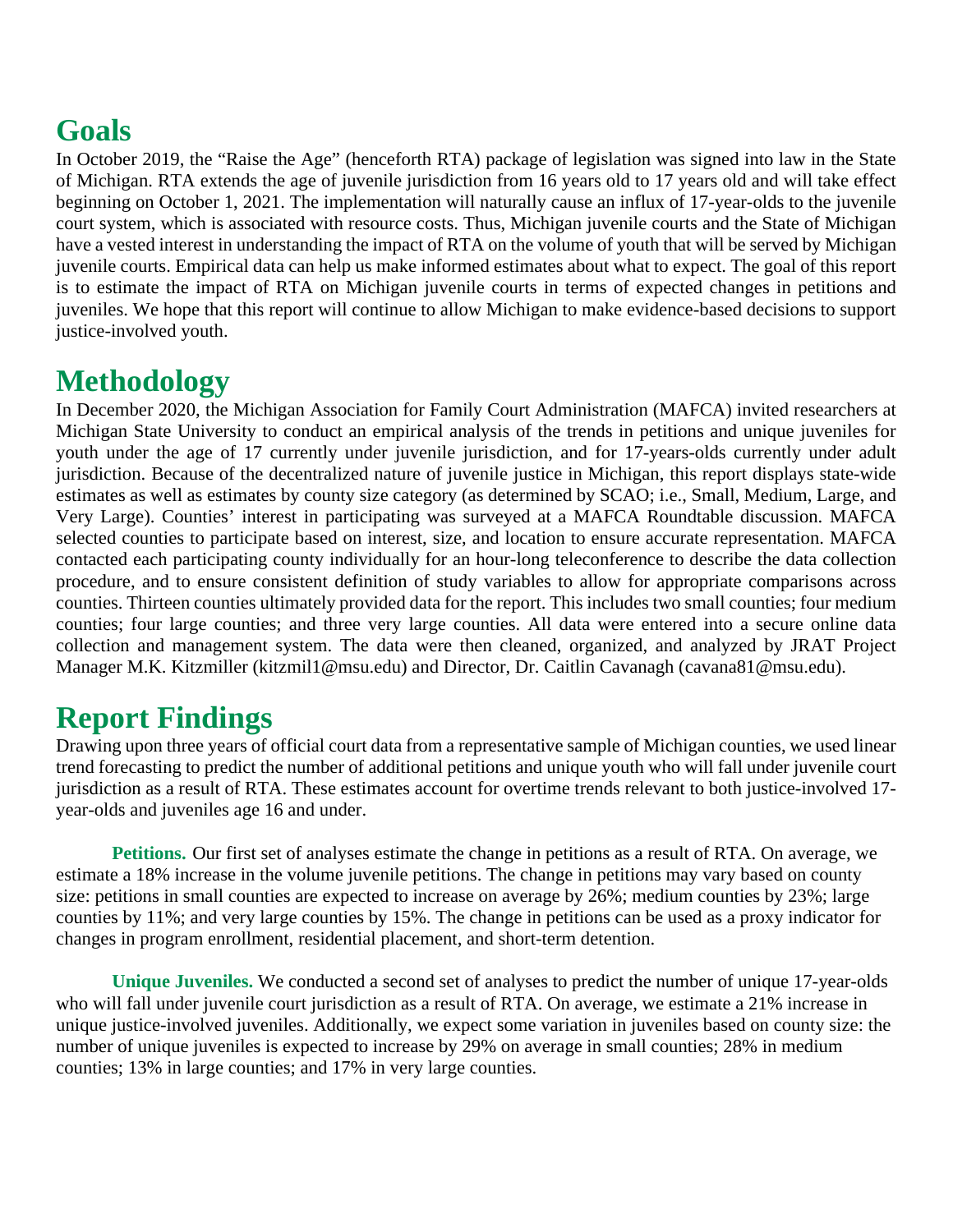### **Agenda Item 1b**

<span id="page-11-0"></span>Introduced by the Law & Courts Committee of the:

### INGHAM COUNTY BOARD OF COMMISSIONERS

### **RESOLUTION HONORING SUSAN PARKS**

WHEREAS, Susan Parks began her career in Ingham County as a temporary employee working for Ingham County Friend of the Court in 1988; and

WHEREAS, Susan Parks was later hired by the Ingham County Data Processing Department as a Clerk Typist II/Data Entry in September of 1988; and

WHEREAS, Susan Parks transferred to the Ingham County Probate Court as a Victims Rights/Data Coordinator in February of 1993; and

WHEREAS, Susan Parks was promoted by the Ingham County Probate Court to Data Coordinator in December of 1996; and

WHEREAS, the Circuit Court Family Division was established on January 1, 1998; and

WHERAS, Susan Parks was a vital part of the Ingham County Circuit Court Courtview implementation team in 1998; and

WHEREAS, Susan Parks was temporarily promoted to provide the entire Ingham County Circuit Court with IT support as the Circuit Court Technology Liaison in 2020; and

WHEREAS, Susan Parks' commitment to performing her duties in a very detailed and accurate manner has made her an invaluable asset to the Ingham County Circuit Court Family Division; and

WHEREAS, Susan Parks' skills, initiative, and positive support of her team members will be missed by her colleagues; and

WHEREAS, Susan Parks has been the commensurate "go-to person" for all employees in the Ingham County Circuit Court; and

WHEREAS, after 32 years of dedicated service to Ingham County Circuit Court Family Division, Susan Parks is retiring on May 31, 2021; and

WHEREAS, Susan Parks will have more time to scrapbook, make handmade Christmas cards, and spend time with her husband, Darrell, her two children, Sam and Nick, and her newborn grandson, Jameson Joseph.

THEREFORE BE IT RESOLVED, that the Ingham County Board of Commissioners hereby honor Susan Parks for more than 32 years of dedicated service to the Ingham County Circuit Court Juvenile Division and for her dedication and commitment to her work.

BE IT FURTHER RESOLVED, that the Board wishes her continued success in all of her future endeavors.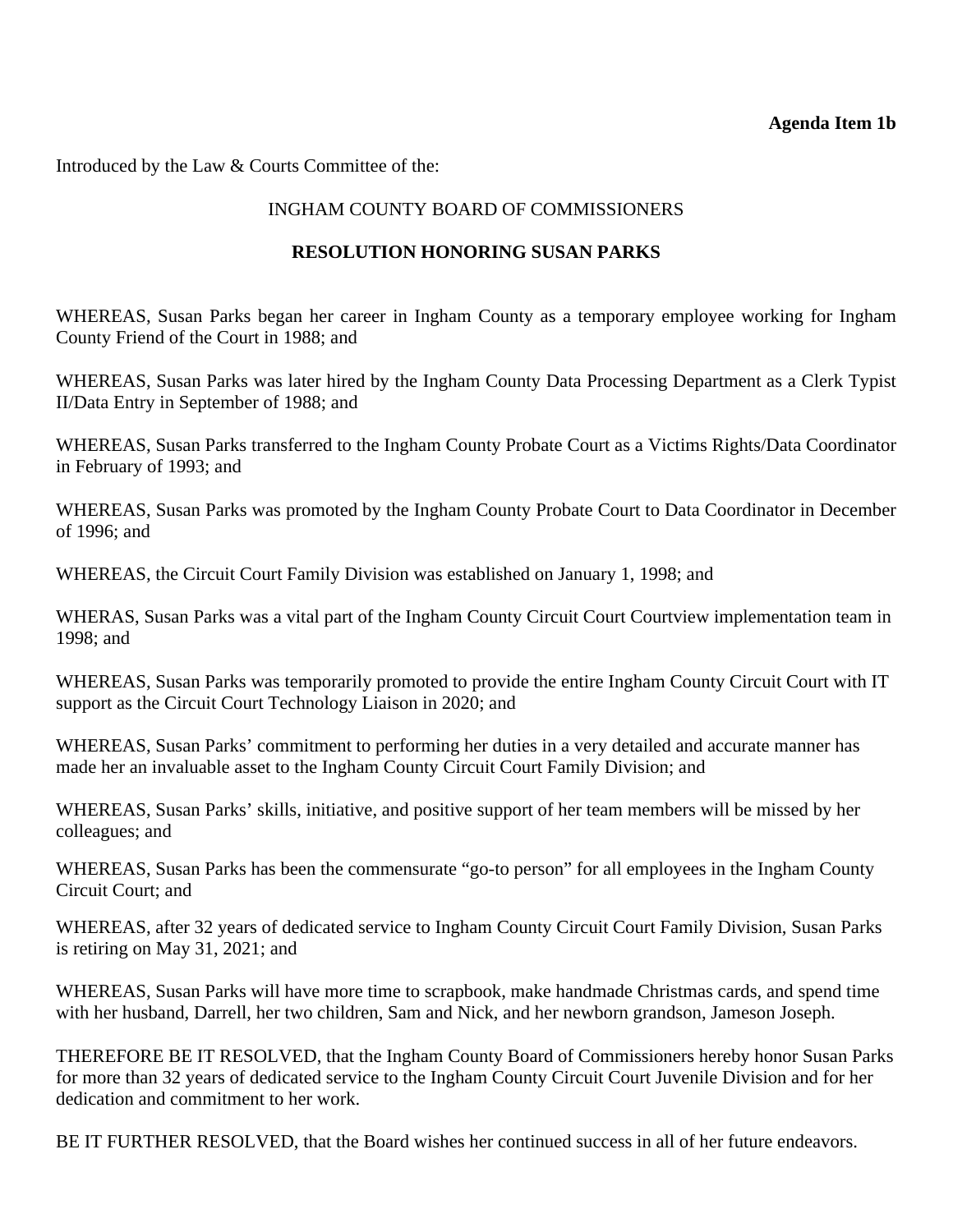### **Agenda Item 2**

<span id="page-12-0"></span>

| TO:   | Law & Courts Committee                              |
|-------|-----------------------------------------------------|
|       | <b>Finance Committee</b>                            |
| RE:   | Appointment of Per Diem Magistrate – Mark E. Blumer |
| DATE: | 5/11/2021                                           |

Michigan law authorizes the appointment of a magistrate in the district court. A magistrate serves as a quasi-judicial officer, and the magistrate's authority is expressly set forth by statute. A magistrate assists the court by performing day-to-day judicial functions, such as conducting arraignments, setting bail, issuing arrest warrants, and presiding over civil infraction matters. The delegation of these duties from a judge allows the judge to spend more time presiding over cases of a more serious nature.

When the court's full-time magistrate is utilizing leave or attending a training program, the day-to-day duties of the magistrate must still be performed. The absence of the magistrate creates a hardship for the court and the people we serve.

The 55<sup>th</sup> District Court respectfully requests that the Ingham County Board of Commissioners adopt the resolution appointing Mark E. Blumer as a per diem magistrate for the district court. Mr. Blumer previously served as Magistrate for this court from 2014 – 2020. Mr. Blumer will be paid a per diem rate of \$30/hour. The court is not requesting any additional funding to pay the per diem rate.

Respectfully,

Michael J. Dillon 55th District Court Administrator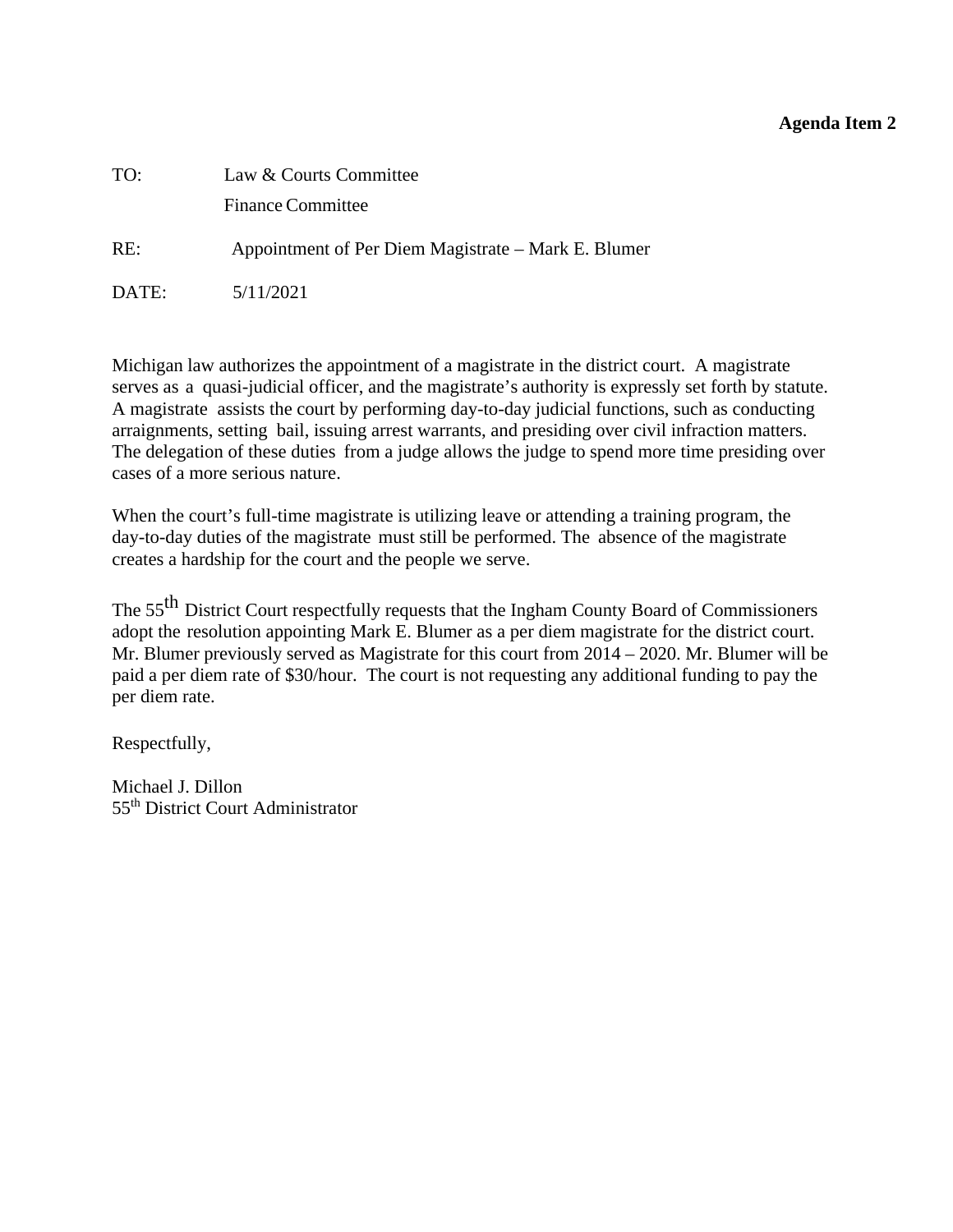Introduced by the Law & Courts and Finance Committees of the:

## INGHAM COUNTY BOARD OF COMMISSIONERS

### **RESOLUTION TO APPROVE THE APPOINTMENT OF MARK BLUMER MAGISTRATE OF THE 55TH DISTRICT COURT**

WHEREAS, Michigan Compiled Law 600.8501 authorizes the judges of district court to appoint a magistrate to carry out duties as set forth by statute; and

WHEREAS, Michigan Compiled Law 600.8501 also requires that the appointment of a magistrate to the district court be approved by the county board of commissioners prior to the magistrate taking office; and

WHEREAS, the 55th District Court has funds within its existing budget to pay for a per diem magistrate when the full time magistrate is absent because of leave or training; and

WHEREAS, the 55th District Court wants to ensure that there is no interruption of service to the community when the full-time magistrate is absent; and

WHEREAS, Mark Blumer previously served as magistrate for the 55<sup>th</sup> District Court between 2014 and 2020; and

WHEREAS, the 55<sup>th</sup> District Court intends to appoint Mark Blumer as a per diem magistrate and the appointment is contingent upon the approval the Ingham County Board of Commissioners.

THEREFORE BE IT RESOLVED, that the Ingham County Board of Commissioners hereby approve the appointment of Mark Blumer as a per diem magistrate for the 55<sup>th</sup> District Court.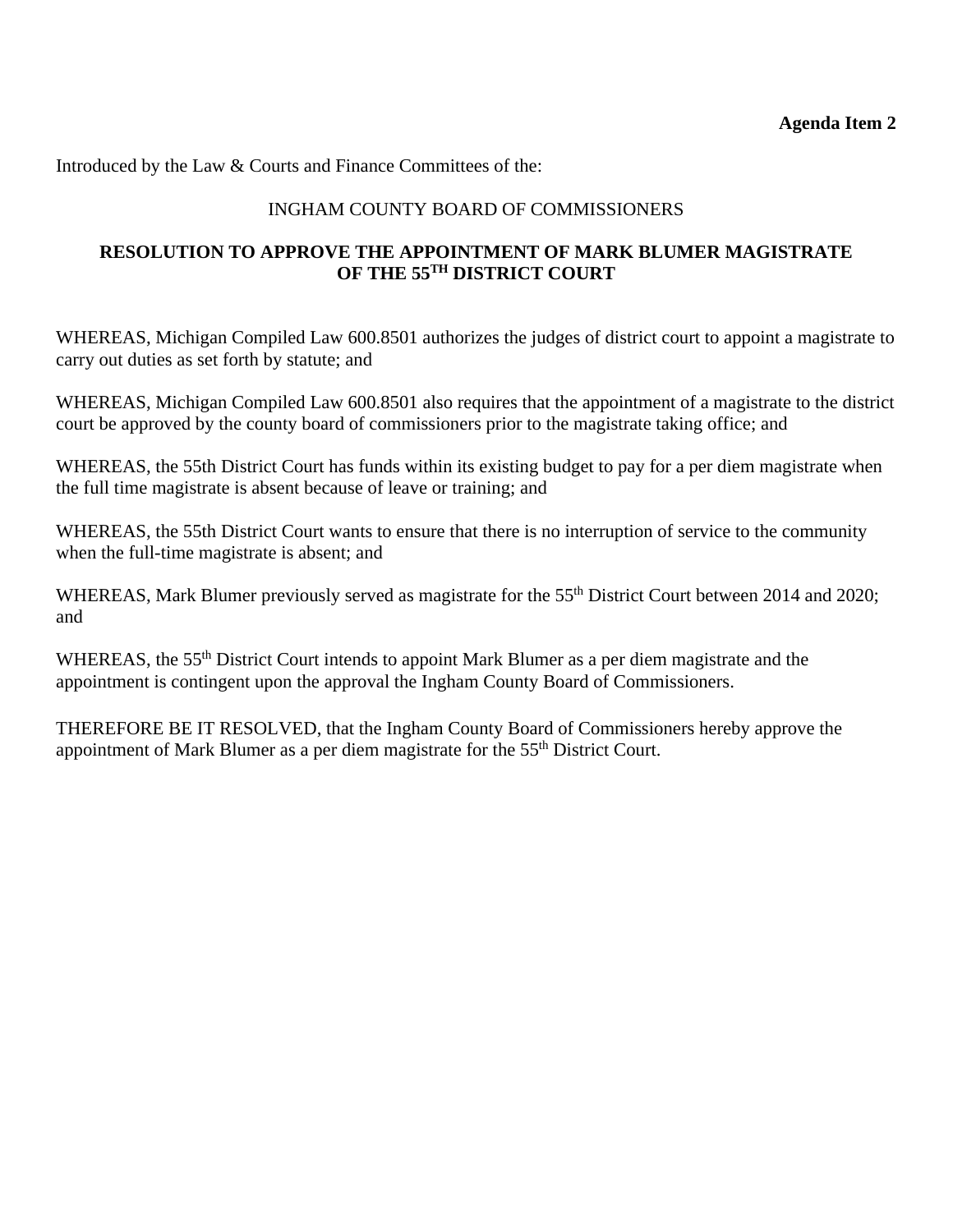<span id="page-14-0"></span>

| TO:          | Board of Commissioners Finance and Law & Courts Committees               |
|--------------|--------------------------------------------------------------------------|
| <b>FROM:</b> | Heidi Williams, Director, Ingham County Animal Control & Shelter         |
| DATE:        | May 6, 2021                                                              |
|              | <b>SUBJECT:</b> Lawn care and snow removal MOU for ICACS Outreach Center |
|              | For the meeting agendas of June 2, 2021 and June 10, 2021                |

### **BACKGROUND**

ICACS operates a Community Outreach Center located at 826 West Saginaw Street in Lansing. The center is operated by volunteers and interns. Traditionally, lawn care and snow removal has been done by volunteers, however, these volunteers are ageing and I am concerned about their welfare and the potential for injury in performing these tasks. The Ingham County Land Bank Fast Track Authority is able to provide lawn care and snow removal for the Outreach Center. Mowing fees are \$20 per mowing with an average of 15 mowing's per year and snow removal services are \$45 per removal.

### **ALTERNATIVES**

If we continue with the current arrangement, we rely on volunteers to mow the lawn and clear the snow. I am very concerned with the risk of injury to these volunteers, particularly because of their ages and physical limitations.

### **FINANCIAL IMPACT**

The financial impact is nominal, being under \$1,000 per year for these services. This money will be paid for out of the existing ICACS budget.

### **STRATEGIC PLANNING IMPACT**

This resolution supports the Ingham County Strategic Plan by providing quality and efficient services all while practicing fiscal responsibility.

### **RECOMMENDATION**

Based on the information presented, I respectfully recommend approval of the attached resolution to support the MOU between the Ingham County Land Bank Fast Track Authority and the Ingham County Animal Control and Shelter.